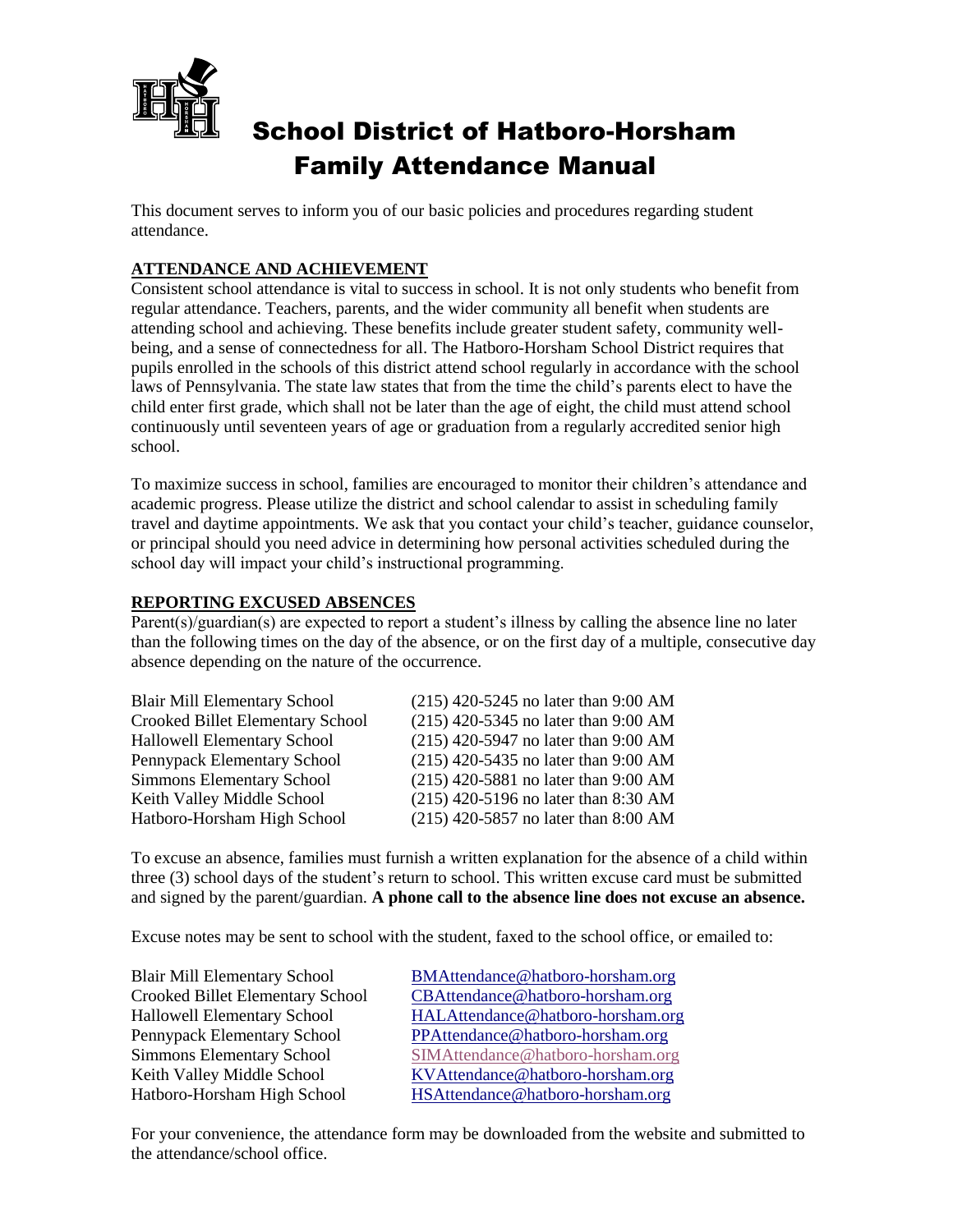#### **If no note is presented within three school days of the student's return to school, the absence shall be recorded as unlawful.**

Consistent with Chapter 11 of the Pennsylvania School Code, the Hatboro-Horsham School District will not condone nor permit absences or lateness from school for any unlawful reason. Therefore, every student enrolled in the district, regardless of age, shall be in daily attendance except for the following reasons:

- Personal illness **(§ 11.25)**
- Death in the immediate family
- Quarantine of the individual home
- Extreme and unusual weather conditions
- Educational trip not to exceed six (6) school days with his/her parent/guardian. Prior school approval **MUST** be obtained from the principal. Forms may be obtained online or from the main office.
- Exceptional urgent reasons -- must pertain to the student
- Religious holiday -- proper notice must be given to the attendance office **(§ 11.21)**
- Suspension from school
- Required court appearance
- In the case of the exceptional student where the absence is caused by or directly related to the student's exceptionality

### **TARDINESS**

Tardiness is absence of a student at the time when the school day begins. The time reflected on the school clock will be used to document the time a student arrived at school. A student arriving late to school will be excused for the same reasons listed under the "Reporting Excused Absences" section. An excuse note must be presented to the attendance/school secretary when a student arrives late to school. If a parent/guardian is unable to sign a student excuse card on the day of the tardiness, then the parent is asked to contact the attendance/main office by phone. However, a note must still be submitted for the lateness in question.

A student who has a scheduled doctor or dentist appointment before coming to school must bring a note from the doctor, which is an acceptable excuse note. **Missing the bus, oversleeping, the alarm not sounding, etc… are NOT legal excuses for being late.**

# **EARLY DISMISSAL / LEAVING DURING THE SCHOOL DAY**

No student is permitted to leave the building or its premises during the school day unless their parent physically signs them out in the attendance log located in the main office. Parents requesting an early dismissal for a doctor/dentist appointment should provide the attendance/school secretary with a medical note upon returning to school. It is understood that students who have an early dismissal from school due to illness are not to return to the school building or school property to participate in any extra/co-curricular activities for the rest of the day.

If a student becomes ill during the school day, he/she should report to the school nurse. The nurse will determine whether the student should be sent home. No student will be sent home without the presence of the parent or the person designated on the emergency card. It is important that emergency card information is current and updated as needed.

| <b>Regular Schedule</b> | Homeroom Begins          | 8:40 AM                            |
|-------------------------|--------------------------|------------------------------------|
| - Arrival               | Tardy                    | 8:41 AM to 10:26 AM                |
|                         | $\frac{1}{2}$ Day Absent | 10:27 AM to 12:03 PM               |
|                         | <b>Full Day Absent</b>   | 12:04 PM to 3:00 PM                |
| Departure               | <b>Full Day Absent</b>   | Leave prior to 10:26 AM            |
|                         | $\frac{1}{2}$ Day Absent | Leave between 10:27 AM and 1:50 PM |
|                         | <b>Early Dismissal</b>   | Leave 1:51 PM or after             |
|                         | School Ends              | $3:15$ PM                          |

# **ELEMENTARY SCHOOLS**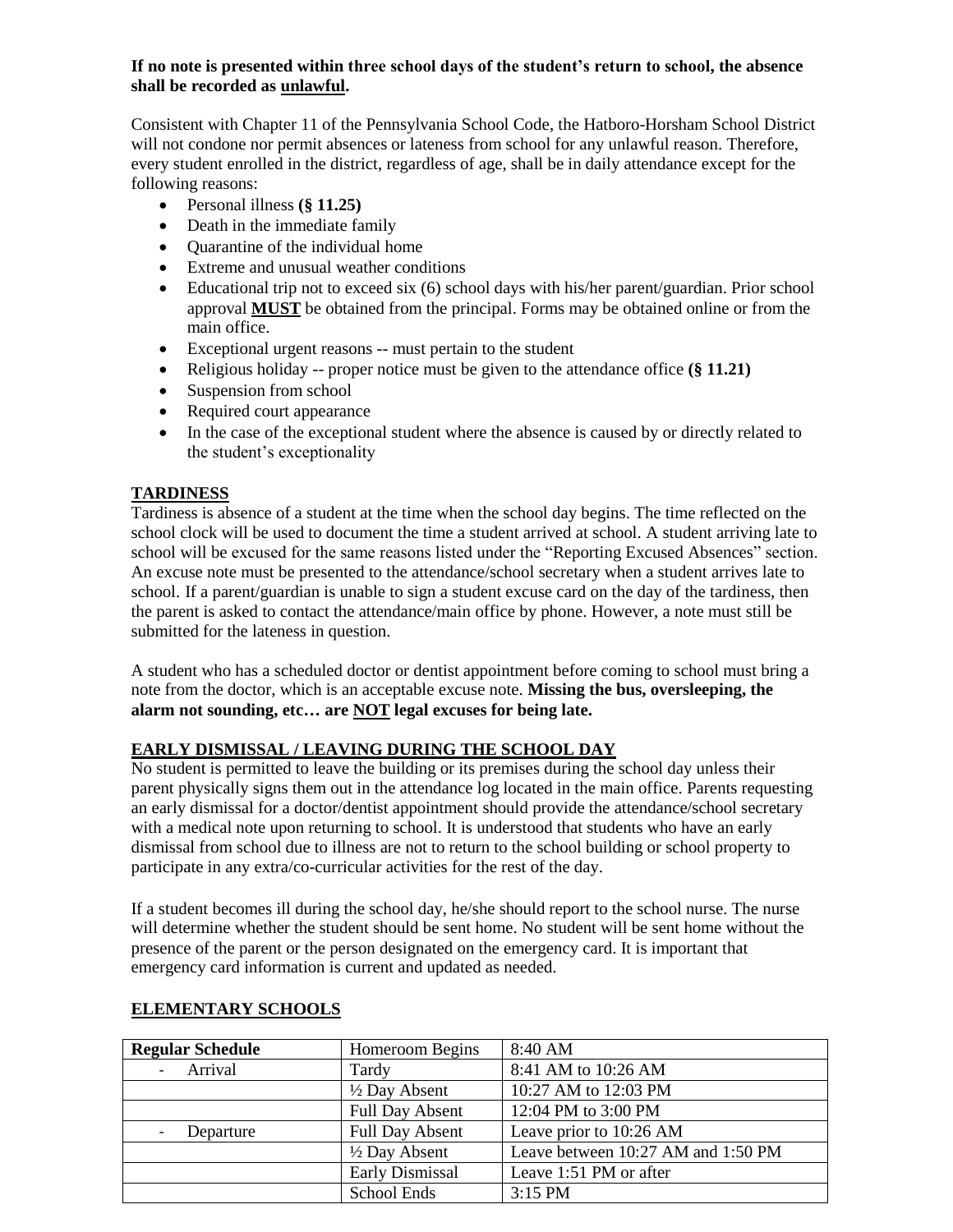| <b>Early Dismissal Schedule</b> | Homeroom Begins        | 8:40 AM                            |
|---------------------------------|------------------------|------------------------------------|
| Arrival                         | Tardy                  | 8:41 AM to 9:43 AM                 |
|                                 | 1/2 Day Absent         | 9:44 AM to 11:57 AM                |
|                                 | <b>Full Day Absent</b> | 11:58 AM to 1:00 PM                |
| Departure                       | <b>Full Day Absent</b> | Leave prior to 9:43 AM             |
|                                 | 1/2 Day Absent         | Leave between 9:44 AM and 11:57 AM |
|                                 | <b>Early Dismissal</b> | Leave 11:58 PM or after            |
|                                 | School Ends            | 1:00 PM                            |

| <b>Two Hour Delay Schedule</b> | Homeroom Begins          | 10:40 AM                           |
|--------------------------------|--------------------------|------------------------------------|
| Arrival                        | Tardy                    | 10:41 AM to 11:38 AM               |
|                                | $\frac{1}{2}$ Day Absent | 11:39 AM to 12:03 PM               |
|                                | <b>Full Day Absent</b>   | 12:04 PM to 3:00 PM                |
| Departure                      | <b>Full Day Absent</b>   | Leave prior to 11:38 AM            |
|                                | $\frac{1}{2}$ Day Absent | Leave between 11:39 AM and 1:50 PM |
|                                | Early Dismissal          | Leave 1:51 PM or after             |
|                                | School Ends              | $3:15$ PM                          |

# **KEITH VALLEY MIDDLE SCHOOL**

| <b>Regular Schedule</b> | Homeroom Begins          | 8:00 AM                            |
|-------------------------|--------------------------|------------------------------------|
| Arrival                 | Tardy                    | 8:01 AM to 9:39 AM                 |
|                         | $\frac{1}{2}$ Day Absent | 9:40 AM to 11:35 AM                |
|                         | <b>Full Day Absent</b>   | 11:36 AM to 3:00 PM                |
| Departure               | <b>Full Day Absent</b>   | Leave prior to 11:05 AM            |
|                         | $\frac{1}{2}$ Day Absent | Leave between 11:06 AM and 1:30 PM |
|                         | Early Dismissal          | Leave 1:31 PM or after             |
|                         | School Ends              | 3:00 PM                            |

| <b>Early Dismissal Schedule</b> | Homeroom Begins          | 8:00 AM                           |
|---------------------------------|--------------------------|-----------------------------------|
| Arrival                         | Tardy                    | 8:01 AM to 9:02 AM                |
|                                 | $\frac{1}{2}$ Day Absent | 9:03 AM to 10:26 AM               |
|                                 | <b>Full Day Absent</b>   | 10:27 AM to 12:30 PM              |
| Departure                       | Full Day Absent          | Leave prior to 9:56 AM            |
|                                 | $\frac{1}{2}$ Day Absent | Leave between 9:57 AM and 11:29AM |
|                                 | <b>Early Dismissal</b>   | Leave 11:30 AM or after           |
|                                 | School Ends              | 12:30 PM                          |

| <b>Two Hour Delay Schedule</b> | Homeroom Begins          | 10:00 AM                           |
|--------------------------------|--------------------------|------------------------------------|
| Arrival                        | Tardy                    | 10:01 AM to 11:03 AM               |
|                                | $\frac{1}{2}$ Day Absent | 11:04 AM to 12:05 PM               |
|                                | <b>Full Day Absent</b>   | 12:06 PM to 3:00 PM                |
| Departure                      | <b>Full Day Absent</b>   | Leave prior to 11:03 AM            |
|                                | $\frac{1}{2}$ Day Absent | Leave between 11:04 AM and 1:15 PM |
|                                | <b>Early Dismissal</b>   | Leave 1:16 PM or after             |
|                                | School Ends              | 3:00 PM                            |

# **HATBORO-HORSHAM HIGH SCHOOL**

| <b>Regular Schedule</b> | Homeroom Begins          | $7:30 \text{ AM}$       |
|-------------------------|--------------------------|-------------------------|
| - Arrival               | Tardy                    | 7:31 AM to 9:00 AM      |
|                         | $\frac{1}{2}$ Day Absent | 9:01 AM to 11:08 AM     |
|                         | <b>Full Day Absent</b>   | 11:09 AM to 2:40 PM     |
| Departure               | <b>Full Day Absent</b>   | Leave prior to 10:25 AM |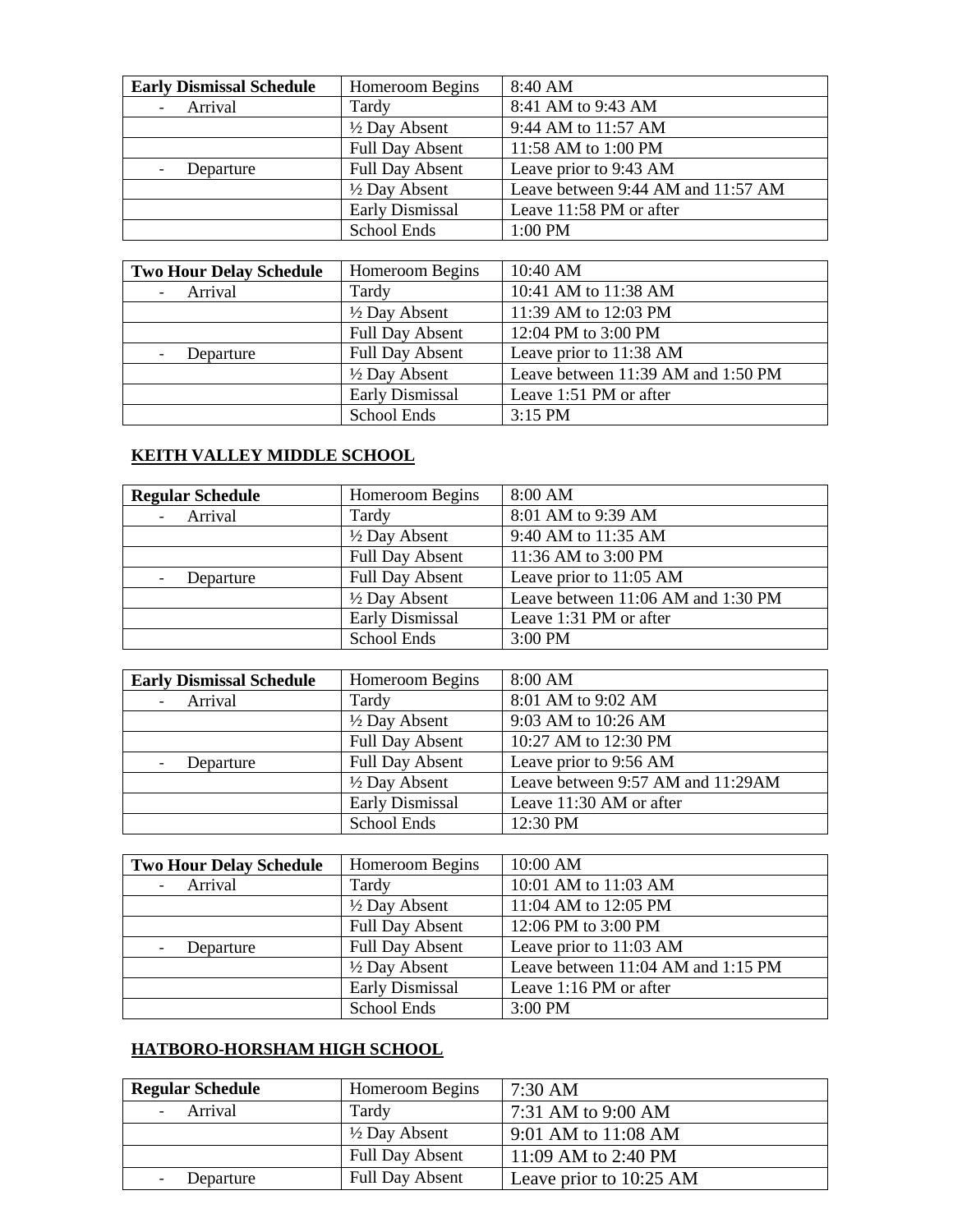| $\frac{1}{2}$ Day Absent | Leave between 10:26AM and 1:15PM |
|--------------------------|----------------------------------|
| Early Dismissal          | Leave after 1:16 PM or after     |
| School Ends              | $2:40$ PM                        |

| <b>Early Dismissal Schedule</b> | Homeroom Begins          | $7:30$ AM                       |
|---------------------------------|--------------------------|---------------------------------|
| - Arrival                       | Tardy                    | 7:31 AM to 8:45 AM              |
|                                 | $\frac{1}{2}$ Day Absent | 8:46 AM to 10:25 AM             |
|                                 | <b>Full Day Absent</b>   | 10:26 AM to 12:00 PM            |
| Departure                       | <b>Full Day Absent</b>   | Leave prior to 9:50 AM          |
|                                 | $\frac{1}{2}$ Day Absent | Leave between 9:51 and 10:55 AM |
|                                 | Early Dismissal          | Leave after 10:56 PM or after   |
|                                 | School Ends              | 12:00 PM                        |

| <b>Two Hour Delay Schedule</b> | Homeroom Begins          | 9:30 AM                          |
|--------------------------------|--------------------------|----------------------------------|
| Arrival                        | Tardy                    | 9:31 AM to 10:30 AM              |
|                                | $\frac{1}{2}$ Day Absent | 10:31 AM to 11:25 AM             |
|                                | <b>Full Day Absent</b>   | 11:26 AM to 2:40 PM              |
| Departure                      | <b>Full Day Absent</b>   | Leave prior to 10:30 AM          |
|                                | $\frac{1}{2}$ Day Absent | Leave between 10:31AM and 1:15PM |
|                                | <b>Early Dismissal</b>   | Leave after 1:16 PM or after     |
|                                | School Ends              | 2:40 PM                          |

### **PREARRANGED ABSENCE GUIDELINES**

Educational trips should coincide with regularly scheduled holidays, breaks, and in-service days. However, the school district administration has established a process by which parents may make prearrangements to have their child released from school for one educational trip during any school year. Parents/guardians who choose to have their son/daughter absent from school for an extended period of time must realize that their child's grades may suffer due to missing class activities that cannot be reproduced; i.e. discussion, labs, cooperative groups. Teachers are not required to provide assignments prior to the students' vacation.

Educational trips are limited to six (6) days per year, days beyond six may be considered unexcused. In order to have these absences considered "excused" parents must complete and present to the building principal a "Request for Prearranged Absence" form (attached below).

Telephone requests will not be considered. Parents who present the request for prearranged absence less than six (6) full school days prior to the requested absence may be denied the privilege of having the absence considered excused.

Principals shall determine if an absence is excused or unexcused by applying the following guidelines:

- 1) If prior permission is not sought by the parent, the absence is unexcused unless emergency causes are given and verified.
- 2) If a student's frequency of absences from school prior to the request jeopardizes his/her educational progress, the absences may be denied.
- 3) If a student has a medical letter, the absence may be denied.
- 4) If a student takes a pre-arranged trip within the first ten  $(10)$  or the last ten  $(10)$  days of the academic year, the absence may be denied.
- 5) Requests for absences during the standardized test, mid-term examination, and final examination may be denied by building administration. You should refer to the school calendar for applicable dates
- 6) The student should possess an acceptable school attendance record.
- 7) The request may be denied if the student is failing 2 or more subjects.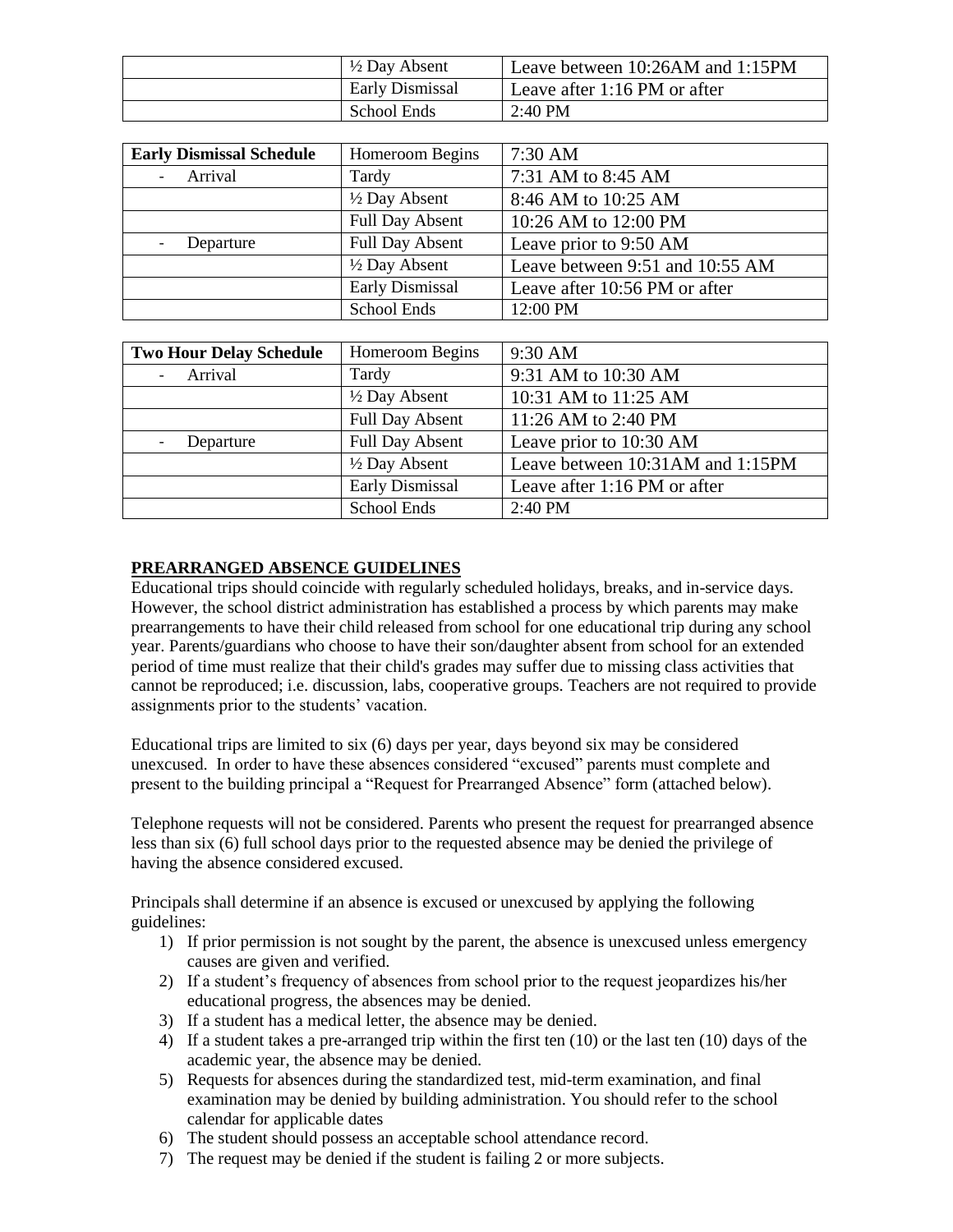## **CHARTER SCHOOL ABSENCES**

#### Brick and Mortar Charter Schools

Upon notice by the charter school, designated staff in the school district of residence will send notice by certified mail to a parent/guardian of a charter school student who has accumulated three (3) unlawful absences. The notice will state that any subsequent unlawful absence will result in a citation being filed with the magisterial district judge. Future unlawful absences will be filed by designated district staff with the magisterial district judge. District staff may file truancy documents with the magisterial district judge in whose jurisdiction the charter school is located and where the cause of action arose, or where the charter school student resides and the parent/guardian can be served.

The charter school must cooperate with the school district by providing necessary documentation for the truancy filings and by attending the hearings to provide testimony, if necessary.

#### Cyber Charter Schools

Upon notice by the cyber charter school, designated staff in the school district of residence will send notice by certified mail to a parent/guardian of a cyber charter school student who has accumulated three (3) unlawful absences. The notice will state that any subsequent unlawful absence will result in a citation being filed with the magisterial district judge. Future unlawful absences will be filed by designated district staff with the magisterial district judge. District staff may file truancy documents with the magisterial district judge in whose jurisdiction the cyber charter school student resides, which is where the cause of action arose and where the parent/guardian can be served.

The cyber charter school must cooperate with the school district by providing necessary documentation for the truancy filings and by attending the hearings to provide testimony, if necessary.

# **MAKE-UP WORK GUIDELINES – HIGH SCHOOL ONLY**

It is the responsibility of the student to make up all work after an absence from class. Absence from school does have an impact on the overall classroom experience for students. There are certain aspects of the core curriculum that are only experienced by being part of classroom discussions and interactive activities.

Pennsylvania State code mandates that a maximum of a three (3) day grace period be permitted to submit a legal excuse note. If no note is presented within the three-day window, the absence shall be recorded as unexcused/unlawful. Unless a written excuse note is presented within three (3) school days after the student returns to the building, the student will NOT be given an opportunity to earn credit for work missed on that day. However, if after an investigation the administrator discovers that a documentation processing error occurred, the absence may indeed be excused.

Absences deemed truant, illegal or unexcused will be handled based on the school and district discipline code of conduct.

#### **RESPONSE TO EXCESSIVE AND/OR UNLAWFUL ABSENCES**

Educators in the Hatboro-Horsham School District are committed to working collaboratively with our families to address attendance issues that adversely impact student participation and school success. Families will be notified, in writing, if violations of compulsory attendance requirements have occurred. This includes notification when students have missed five (5) days of school and/or occasions when written excuse notes have not been submitted within three (3) days of the absence.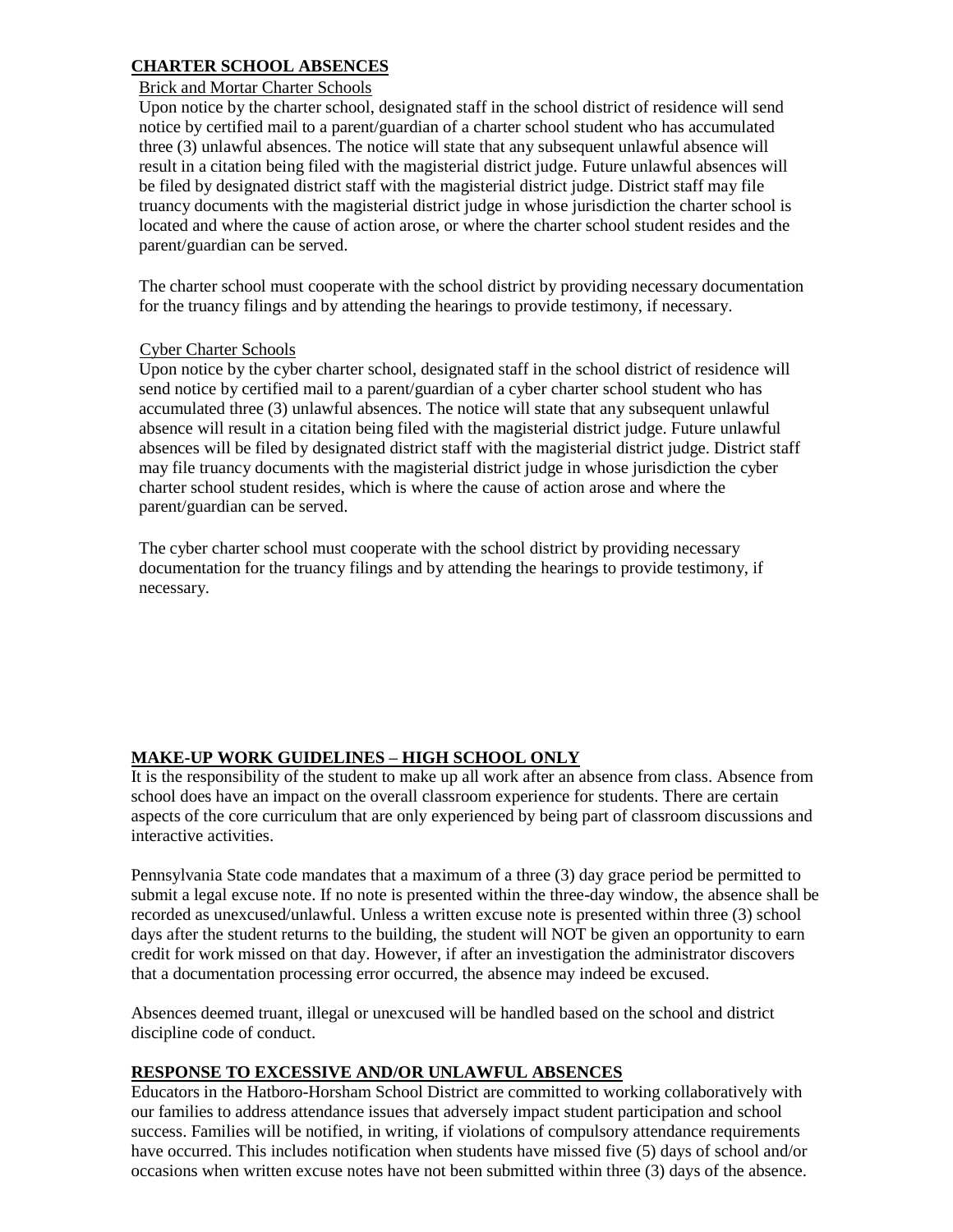Every effort will be made to seek solutions to attendance problems in partnership with families, district staff, and community-based organizations.

Should serious violations of the compulsory attendance requirements occur, families will be informed of potential legal responses and penalties related to such offenses. Incidences of truancy and unlawful absences may be sent to a magisterial district judge. As per the Pennsylvania School Code (24PS 13-1333), failure to comply with compulsory attendance requirements may result in fines and court costs up to \$300 for each offense and/or mandated completion of a parenting education program. In cases where the convicted party fails to pay the fine or complete the parent education program, the district judge may issue a county jail sentence or order community service within the school district for a period of no more than six (6) months. Families of habitually truant students may also be referred to the county Children and Youth Agency.

## **ASSIGNMENT REQUESTS DUE TO ILLNESS OR EXTENDED ABSENCES FROM SCHOOL**

**School work should only be requested when a student is ill or absent from school.** Assignments may be easily completed on the student's return to school after a day's absence. For a one-day absence, the student may email a teacher or contact the guidance counselor for relevant assignments, materials, and/or books.

**NOTE**: If a student will be absent two or more school days, please contact the Main Office at the Elementary schools or the Guidance Office at the Secondary Schools to arrange for student work to be compiled. We will do our best to compile the work by 4:00 PM on the day it is requested.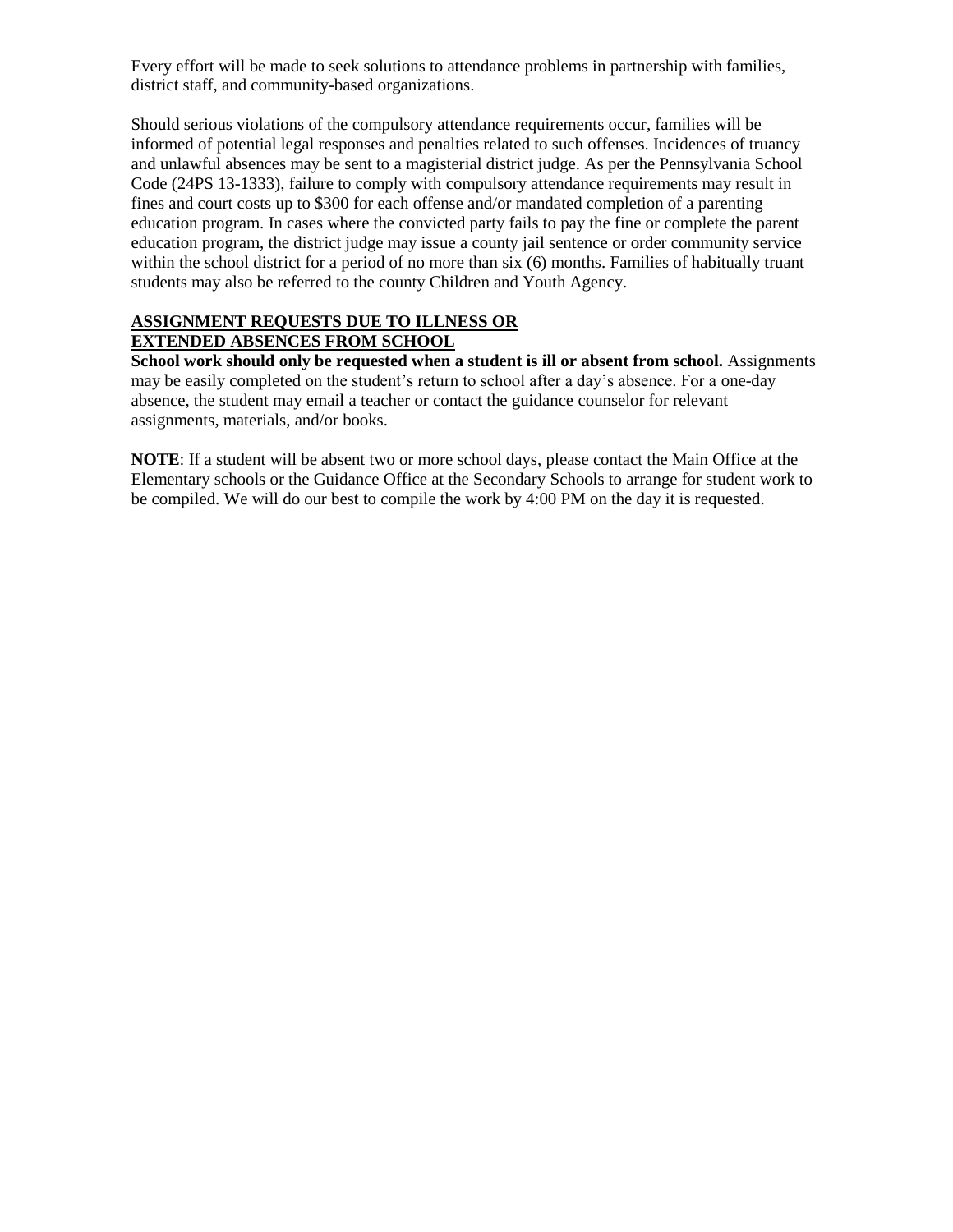# **ABSENCE**

Absence is defined as the nonattendance of a student on a day in which school is in session. Parent(s)/guardian(s) are expected to report a student's illness by calling the school's absence line on the day of the absence, unless the absence is pre-arranged. Educational trips **must** be approved by the building principal in advance. Forms may be obtained from the main office, attendance or school office.

# **COMPULSORY SCHOOL AGE**

The term "compulsory school age" shall mean the period of a child's life form the time the child's parents elect to have the child enter first grade, which shall not be later than the age of eight (8), until the age of seventeen (17) years or graduation from a regularly accredited high school, whichever comes first.

# **COMPULSORY SCHOOL ATTENDANCE**

It is the duty of the Hatboro-Horsham School District to require every child within its jurisdiction to be afforded an appropriate elementary and secondary school education. If the family will not insist that the child take advantage of the free educational opportunities offered, it becomes the duty of the state and district to require that the student attends school.

# **EXCUSED ABSENCE**

Excused absence refers to an absence for legal reasons. Legal absences may be classified into two groups: nonattendance due to unpreventable causes and nonattendance due to other legal reasons. It is important that school officials have on file the original explanations submitted by parents when the student returns to school after a period of nonattendance due to lawful absence. Excuse notes must be handed to the attendance/school office within three (3) school days of the absence or you can send e-mail to your child's school. For your convenience, the attendance form may be downloaded from the website and submitted to the attendance/school office.

# **FAMILY VACATIONS/EDUCATIONAL TRIPS**

Educational trips should coincide with regularly scheduled holidays, breaks, and in-service days. Educational trips are limited to six (6) days per year, days beyond six (6) may be considered unexcused. Parents/guardians who choose to have their son/daughter absent from school for an extended period of time must realize that their child's grades may suffer due to missing class activities that cannot be reproduced; i.e. discussion, labs, cooperative groups. While some may,

## **teachers are not required to provide assignments prior to the student's vacation.**

Principals shall determine if an absence is excused or unexcused by applying the following guidelines:

1) If prior permission is not sought by the parent, the absence is unexcused unless emergency causes are given and verified.

2) If a student's frequency of absences from school prior to the request jeopardizes his/her educational progress, the absences may be denied.

3) If a student has a medical letter, the absence may be denied.

4) If a student takes a pre-arranged trip within the first ten (10) or the last ten (10) days of the academic year, the absence may be denied.

5) Requests for absences during standardized testing, mid-term examinations, and final examinations may be denied. You should refer to the school calendar for applicable dates.

6) The student should possess an acceptable school attendance record.

7) The request may be denied if the student is failing 2 or more subjects.

# **LETTERS OF CONCERN**

These letters will be issued for all students absent for five (5) days within a semester. EXCEPTION: Extenuating circumstances identified for that student by a school administrator.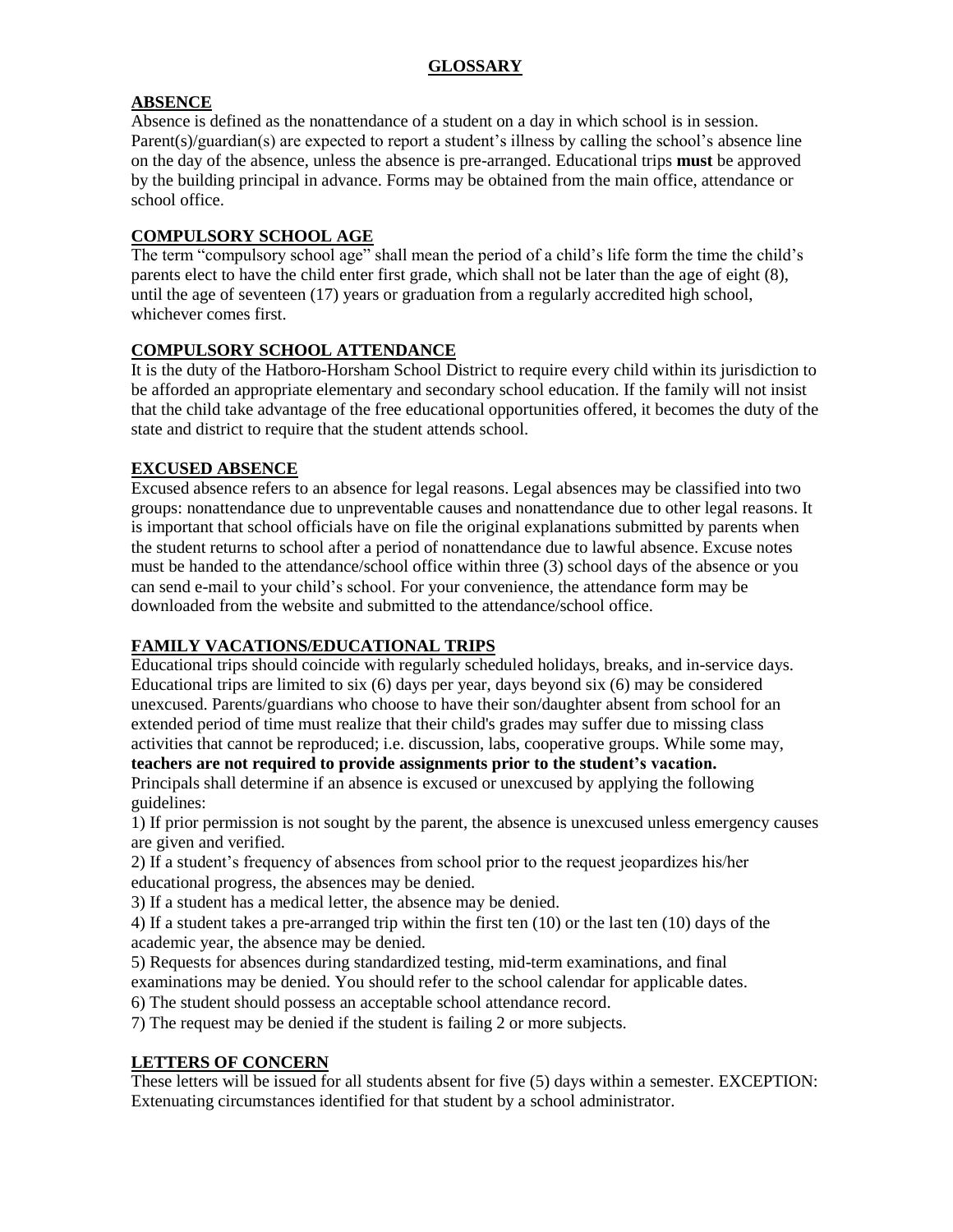# **MEDICAL EXCUSE REQUIREMENT LETTERS**

These letters will be issued for students absent for ten (10) school days unless extenuating circumstances are identified for the student by a member of the attendance team listed in the preceding section. For any student with a past history of attendance issues, previous magistrate hearings, and/or absences of a "suspicious nature", the attendance team may issue a medical excuse requirement at their discretion. The doctor's excuse should include the following information: 1) the date(s) on which the student was examined by a physician, 2) the nature of the student's illness, 3) the date on which the student may return to school, and 4) the doctor's signature. If such an excuse is not presented upon the student's return to school, then the absence will be recorded as unlawful. Unlawful absences may result in a fine.

# **TARDINESS**

Tardiness is absence of a student at the time when the school day begins. The time reflected on the school clock in the attendance/ main office will be used to document the time a student arrived at school.

# **TARDINESS LETTERS**

These letters will be issued by the Hatboro-Horsham School District to families of students who are excessively late (10 or more occurrences) to school, unless extenuating circumstances are identified.

# **TRUANCY**

Truancy is any unexcused absence from compulsory attendance (17 years of age or older).

# **UNEXCUSED ABSENCE**

An unexcused absence is defined by school policy and occurs when no written excuse note from a parent/guardian has been provided to the school.

### **UNLAWFUL ABSENCE**

Unlawful absence is an unexcused absence for all students of compulsory school age – absences where a written excuse note has not been received within three  $(3)$  days of the absence.

# **WRITTEN EXPLANATION FOR RETURNING FROM AN ABSENCE**

To excuse an absence a parent MUST furnish a written explanation for the absence of a child regardless of his/her age. A written excuse note stating the reason for his/her absence must be submitted and signed by the parent/guardian upon return of the child to school. Excuse cards can be obtained on the HHSD website (see Online Attendance Form under "news" on the front page of each building) or from the attendance/school office. This excuse must be aligned with one of the aforementioned permissible reasons listed on page 2 for the absence to be excused.

The fact that a parent has sent a written excuse does not necessarily mean the absence is excused. Excuses of a doubtful nature shall be investigated. **An absence only becomes excused when the responsible school official classifies it as such.** 

An excuse from a licensed medical authority is required for any absence due to illness or injury that exceeds five (5) consecutive days in duration. A student who is frequently absent from school (10 or more cumulative days), a note from a medical authority may be needed in order for each successive absence, or for the absence not to be declared unexcused and withdrawn from the school district rolls.